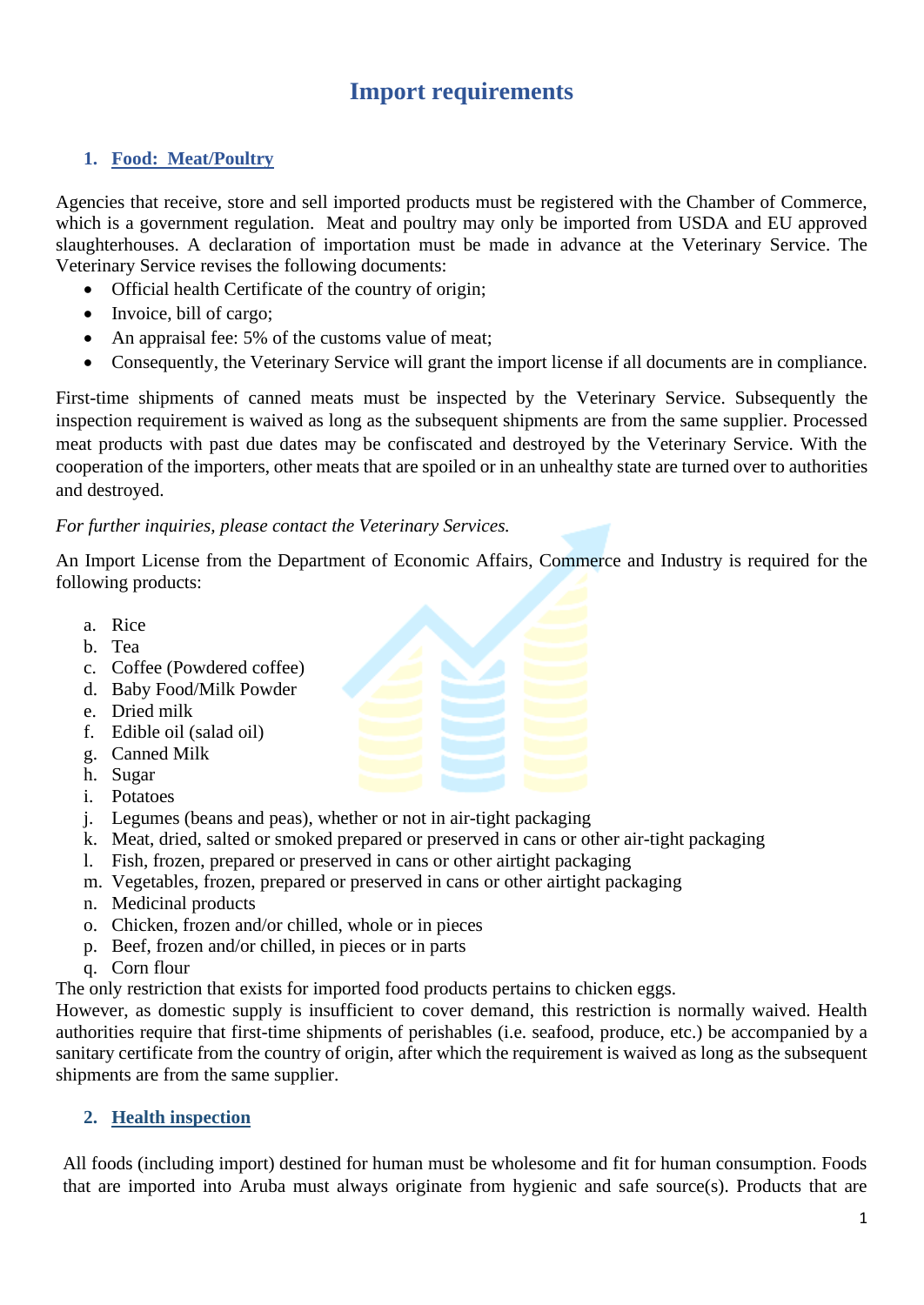imported must have proper labeling. Must have the name of the product, list of ingredients, quantity of the products, ingredient list, expired date, storage instruction, importer information, place of origin and batch number. A health certificate is required for first-time shipment of perishable (potentially hazardous foods) foods.

Perishable foods must always be kept and maintained outside the temperature danger zone. The temperature danger zone is between 5ºC (40ºF) and 60ºC (160ºF). When importing frozen foods, these must always be kept frozen -18ºC (0ºF) or below.

For items likes fisheries that are imported in NON-FROZEN state, the method of transportation and storage of the product(s) must be provided. Products that are termed fresh implies that the food is unprocessed, in its raw state and has not been frozen or subjected to any form of thermal processing or any other form of preservation.

# **3. Pesticides and Other Contaminants:**

All pesticides must be registered with the Bureau of Pharmaceutical Affairs of the Department of Public Health. However, Aruba has no regulations regarding pesticides and other contaminants in food products.

### **4. Other Regulations and Requirements:**

Products are not required to be laboratory tested.

Product samples shipped via express mail or parcel post are subject only to import regulations (i.e. customs duty). The addressee is responsible for the duty on sample and mail order shipments.

Exporters should ensure that the addressee is informed of and agrees to accept the pending shipment to avoid it being returned at the cost of the exporter. Health authorities monitor ports of entry and the retail/wholesale trade for any products deemed to pose a risk to public or animal health. No import certification documents are required.

### **5. Registration of Trademarks and Service brands:**

According to the Aruba Trademark Act, the right of exclusive use of a brand, pertains to the one, who has made first use of said brand in Aruba. The right of exclusive use extends solely to those products or services, for which said brand is being used, or had been used on a date not prior the last three years. The trademark owner who requests registration of a brand first is also considered the first user of the brand and has exclusive right of use, but solely in the classes the brand is registered.

To obtain registration of a brand in Aruba the applicant has to file a request in triplicate at the Bureau. The trade or service brand has to be apt for the distinguishing of the goods or services from those of others.

Registration also gives exclusive rights of use but under current law it does not necessarily signify first use. If applicant is established outside Aruba, he must choose domicile in Aruba at the office of a recognized trademark agent.

### **6. Patent Agent**

According to arts. 20 & 24 of the Aruba Patent Act. a patent-agent is a person who has passed the patent-attorney examination of the Bureau of Intellectual Property of Aruba and who is permanently residing in Aruba and is allowed to render services in the field of intermediation in patent-affairs, including the registration of patent at the Bureau on behalf of the patent owner who is not domiciled in Aruba.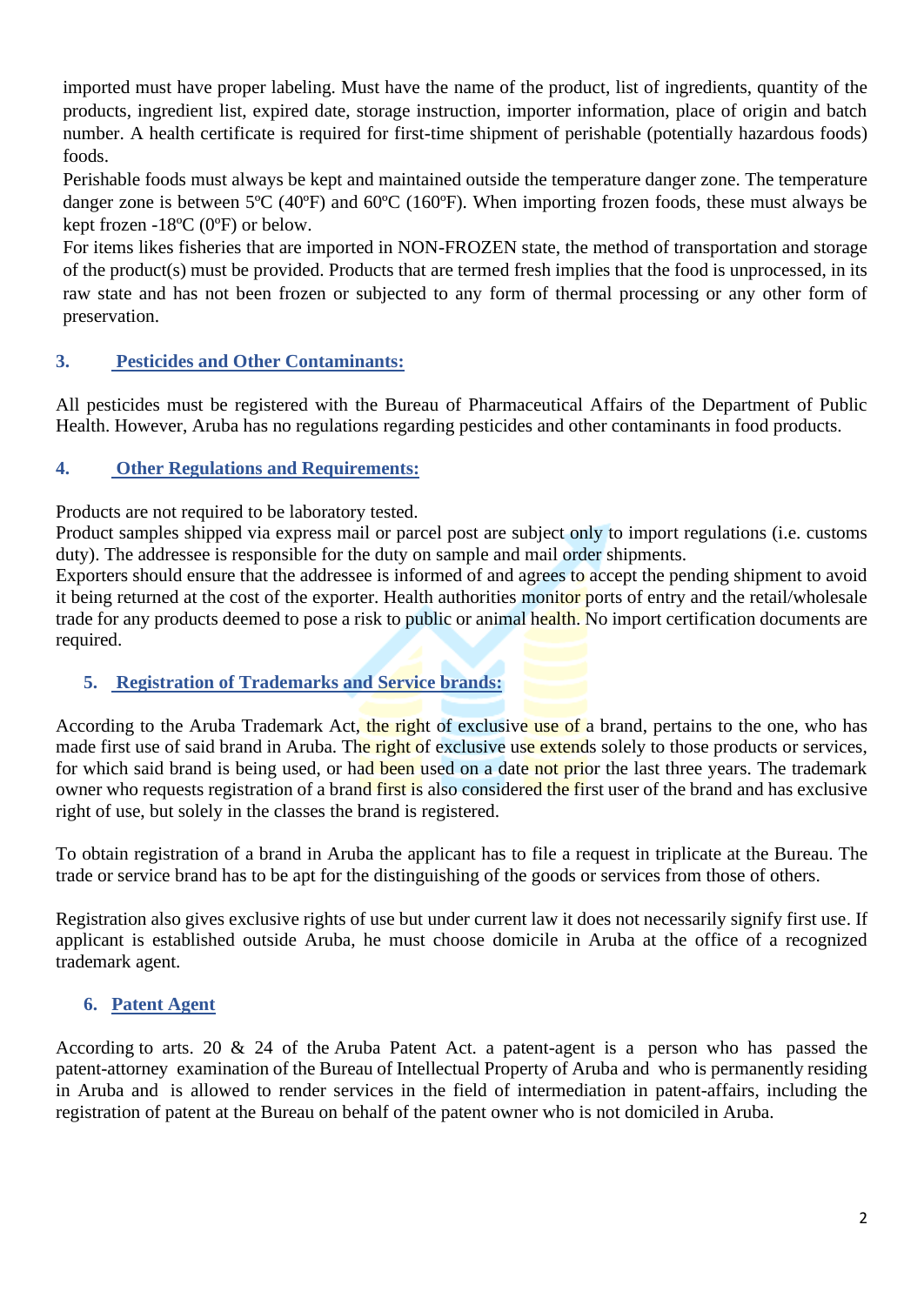#### **7. Plants and animals**

If you are importing plants, you must report the declaration of importation and associated invoices, health certificates, bill of cargo, etc. to Department of Agriculture*,* Livestock and Fishery*,* better known as Santa Rosa. Santa Rosa will review the documents and grant the import license if all documents are in compliance.

Prior to importing and / or exporting live animals one should first inform and check well the possibilities in advance at the Veterinary Service (vetservice@despa.gov.aw). Depending on the case, the Veterinary Service will indicate what is possible and what requirements must be met.

#### **8. Medicines and [Supplements](https://www.google.com/search?client=firefox-b-ab&q=supplements&spell=1&sa=X&ved=0ahUKEwjcttSI3OfaAhUHuFMKHc_bBdMQkeECCCMoAA&biw=1920&bih=915)**

The importer/agent/wholesaler should obtain an import license and should be registered at the Public Health Inspection Aruba. The medicine/supplement must be inspected by the Public Health Inspection. The following documents will be reviewed: original factory invoice with the name of the importer, registration number and country of origin; Bill of Lading.

#### **9. Telecommunication devices**

An import license is not required for the import of telecommunication devices such as:

- Household phones, excluding wireless household phones
- Modems, except for wireless modems, and fax machines

Telecommunication devices such as cordless phones, baby phones, wireless intercoms and wireless microphones tend to use the same frequency band as the local telecommunication companies, this in turn will cause interference in the telecommunication system. Therefore, it is prohibited to import telecommunication devices that support the same frequency used by the telecommunication companies on Aruba.

The frequencies currently used on Aruba are:

- $\geq 690 800$  MHz,
- $\geq 800 900$  MHz,
- $\geq 900 1000 \text{ MHz}$
- $>1700-1800$  MHz,
- $>1800-1900$  MHz,
- $\geq 1900 2100$  MHz,
- $\geq 2100 2200$  MHz,

#### **Cordless phones supporting 2.4 GHz and 5.8 GHz frequencies are permitted.**

Please take into account that certain telecommunication devices can only be imported with a license issued by the Telecommunications Affairs Department.

#### **Frequency used by Dect 6.0.**

- $\geq 1880-1900$  Mhz Europa
- ➢ 1920 -1930 Mhz US/ Canada
- ➢ 1900- 1920 Mhz China
- $\geq 1893-1906$  Mhz Japan
- $\geq 1910 1930$  Mhz Latin America

Electronic devices supporting the above-mentioned DECT 6.0 frequencies interfere with the telecommunication system on Aruba.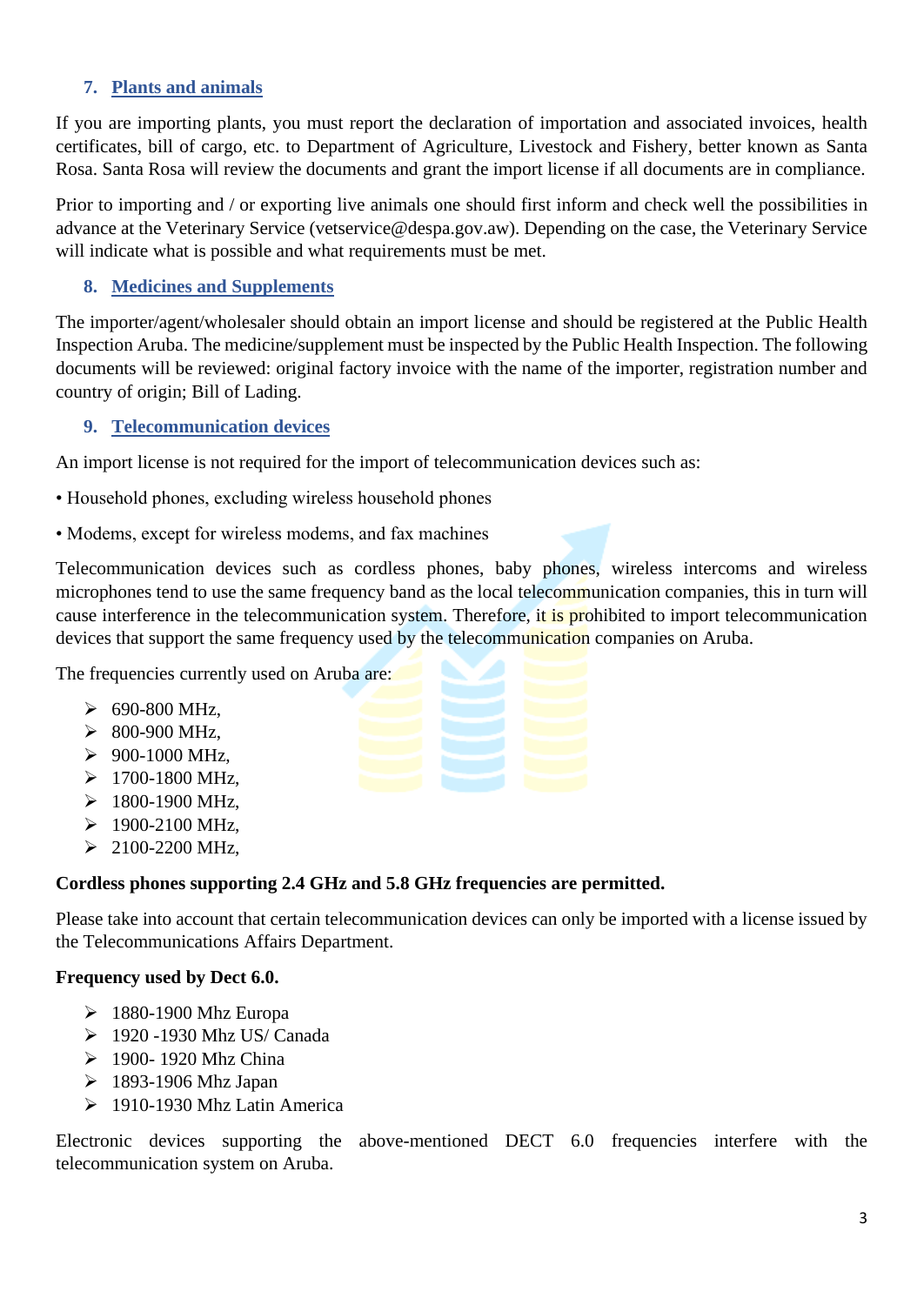Radio-frequency identification (RFID) tags and Frequency Blockers are not permitted on Aruba.

It is recommended to contact the department of telecommunication for the approval of any device. This approval is free of charge, however written approvals cost 300.00 florins.

### **10. (fire) Weapons**

A weapon regulation and a stamp from the police department is required in order to be able to import airsoft/paintball guns.

The import of firearms and ammunition is prohibited unless you have been authorized.

### **Import Procedures:**

Customs clearance is executed by the importer or receiving agent who must be registered at the Chamber of Commerce in order to do business in Aruba. Import documentation such as invoices and the bill of lading may be in English. However, the Customs declaration, which is normally handled by the importer's receiving agent, must always be in Dutch (the official language in Aruba).

After arrival at the port and shipments are approved (unopened), they are forwarded to the importer. Customs officers inspect the shipments on the premises where further documentation is presented. Duty is paid directly to the Department of Customs.

| <b>Agency</b>            | <b>Address</b>             | E-mail                      | Phone (+297) |
|--------------------------|----------------------------|-----------------------------|--------------|
| Advocatenkantoor         | Vondellaan 4               | generalaruba@sbpartners.net | 582-7668     |
| Soliana Bonapart         | Oranjestad, Aruba          | www.sbpartners.net          |              |
| & Partners               |                            |                             |              |
| F.H.C Corp. N.V.         | Morgenster 36,             | fhcroes@setarnet.aw         | 582-8300     |
|                          | Santa Cruz, Aruba          |                             |              |
| Advocatenkantoor         | L.G. Smith Blvd. 50,       | patent-wise@yahoo.com       | 568-8011     |
| Gomez & Bikker           | Oranjestad, Aruba          |                             |              |
| Advocatenkantoor         |                            |                             |              |
| Sjiem Fat & Co           | J.G Emanstraat 49A         | general@arubalaw.com        | 582-1255     |
|                          | Oranjestad, Aruba          | www.arubalaw.com            | 582-2414     |
| <b>Century Trademark</b> | L.G. Smith Blvd. 48,       | centrust@setarnet.aw        | 583-3357     |
| Agencies N.V.            | Oranjestad, Aruba          |                             |              |
| Advocatenkantoor         | <b>Arulex Center Punta</b> | arulex@setarnet.aw          | 582-2138     |
| Croes, Wever & Tchong    | Brabo z/n                  |                             |              |

### **Appendix 1. Patent Agent List:**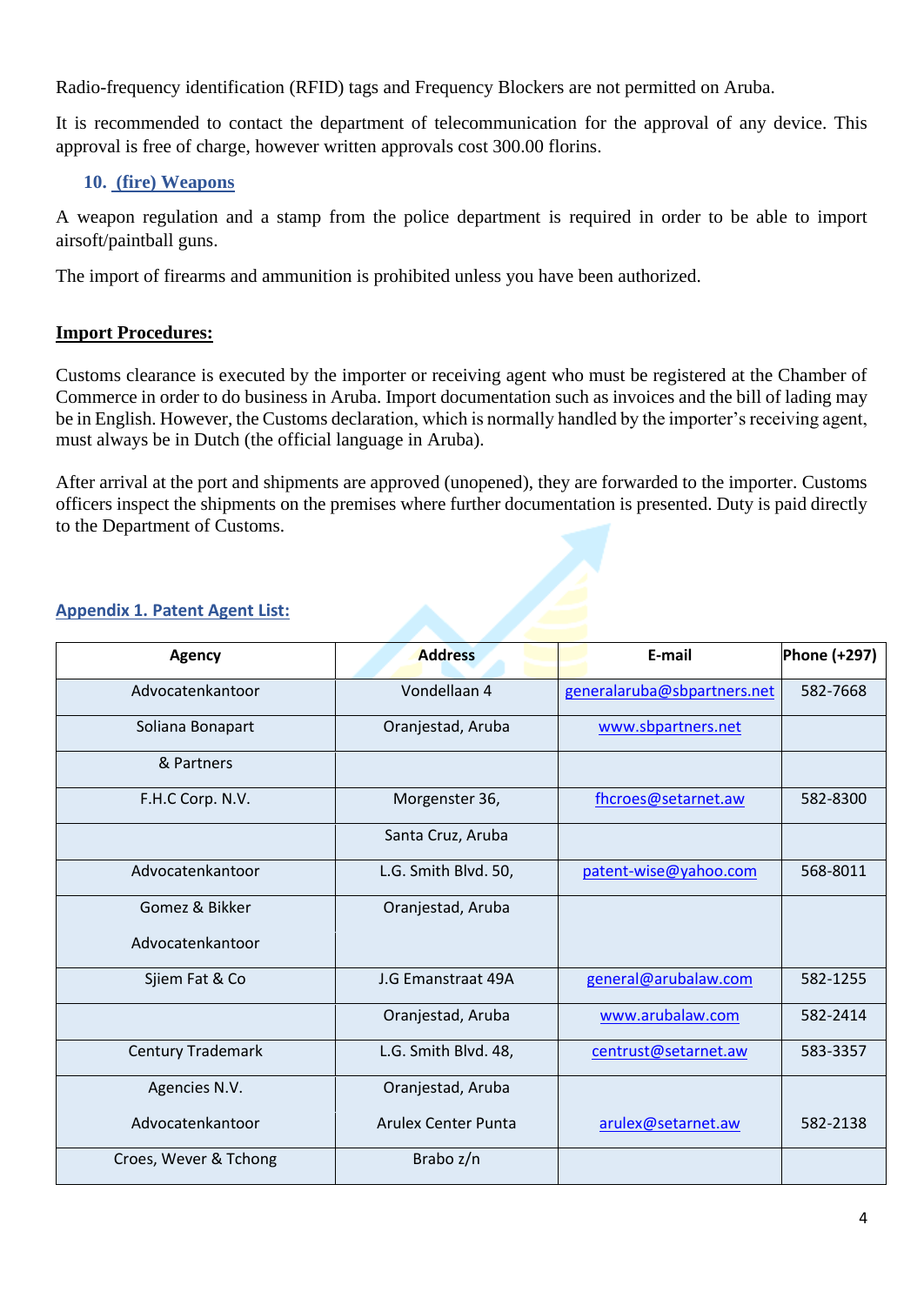| VanEps Kunneman           | L.G. Smith Blvd. 64, | www.ekvandoorne.com       | 583-8464 |
|---------------------------|----------------------|---------------------------|----------|
| VanDoorne                 | Oranjestad, Aruba    | info@ekvandoorne.com      |          |
| Niew & Figaroa            | Fergusonstraat 37,   | Lenor@setarnet.aw         | 582-2646 |
| Jansen Trademark          | Oranjestad, Aruba    | gawinkel@curinfo.aw       | 582-3694 |
| Agency                    |                      |                           |          |
| Advocatenkantoor mr.      | Constatijn           | antonio@carlolawofice.com | 582-4440 |
| A.A.D.A. Carlo N.B.       | Huygenstraat 5       |                           |          |
|                           | Mon Plaisir,         |                           |          |
|                           | Oranjestad, Aruba    |                           |          |
| Advocaten Kloes & de Cuba | L.G. Smith Blvd. 22, | wkloes@kloesdecuba.com    | 582-3262 |
|                           | Oranjestad, Aruba    | ebritten@kloesdecuba.com  |          |

Source: <http://www.opi-aruba.org/Fees.htm>

# **Appendix 2. Broker Contacts:**

| <b>Trade name</b>                                                                             | (+297) Phone | E-mail                        |
|-----------------------------------------------------------------------------------------------|--------------|-------------------------------|
| AFS Aruba Freight Systems                                                                     | 5825382      | edwinh@arubafreightsystem.com |
| <b>Aruba Global Logistics</b>                                                                 | 5857331      | leiladepalm@arubaglobal.com   |
| Aruba International Forwarders                                                                | 5821274      | aif.services@setarnet.aw      |
| Aruba International Relocations                                                               | 5836652      | naima@arubair.com             |
| Amerijet                                                                                      | 5826000      | haydeehh@yahoo.com            |
| <b>Ashley Broker</b>                                                                          | 5821793      | ashleybroker@setarnet.aw      |
| <b>B C S Cargo Services</b>                                                                   | 5861500      | bcs cargo@yahoo.com           |
| Bon Bini Cargo Services/ Flamingo International<br>Incorporated/ Cargo International Services | 5237900      | deveerd@bonbinicargo.com      |
| Cavalier logistics Aruba                                                                      | 5887222      | martin.meijll@cavalier.net    |
| Complete Logistics                                                                            | 5824912      | claudio@arubaws.com           |
| Easy Cargo Aruba, Logistics & Enterprises                                                     | 5836350      | easycargoaruba@hotmail.com    |
| <b>Elvis Cargo</b>                                                                            | 5834091      | e.kock@elviscargo.com         |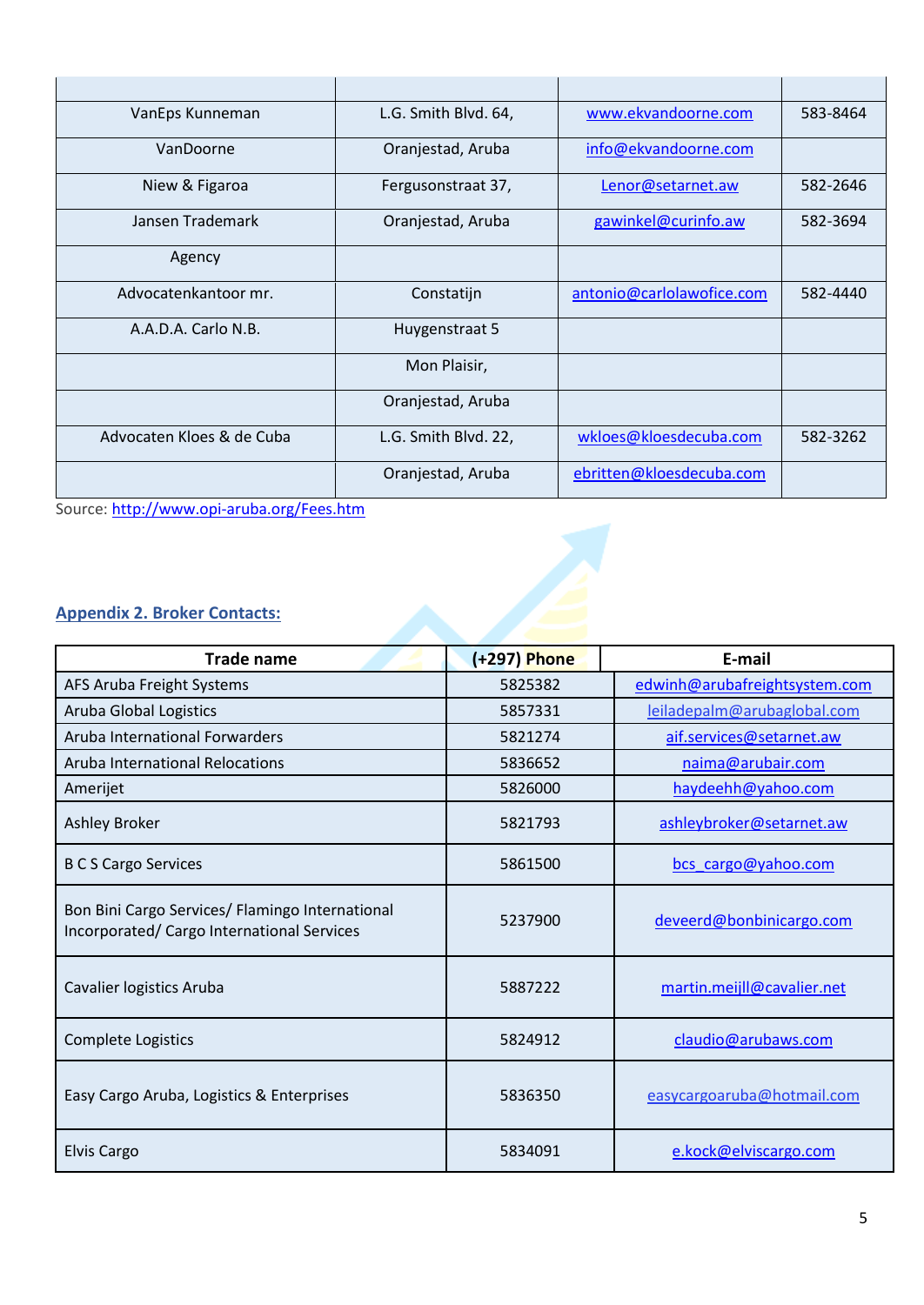| E.M. Cargo is your Connexion            | 5855421         | mnicolaas@your-connexion.com     |
|-----------------------------------------|-----------------|----------------------------------|
| Fast Delivery Services/UPS Express      |                 | gigi@fastdeliverydc.com          |
| Gasa International                      | 5824625         | uri@gasaint.com                  |
| G.P. Cargo Services N.V                 | 5828344         | gpcargo@hotmail.com              |
| G/T Cargo Services                      | 5837251         | offawetuko@hotmail.com           |
| Inter-Island Transport, Import & Export | 5859931         | interislandtransport@hotmail.com |
| Juvercargo                              | 5833954         | juvercargo@hotmail.com           |
| Land Seair Cargo                        | 5827215/5829284 | Isa cargo@yahoo.com              |
| Mastercargo N.V.                        | 5237923         | info@mastercargo-aruba.com       |
| Maxor Sea & Freight                     | 5828616         | maxoraruba@gmail.com             |
| M.M. Worldwide Services                 | 5840251         | marlen.mmworldwide@gmail.com     |
| Ocean-Air Express(Aruba)                | 5859233         | raquel@oceanairaruba.com         |
| <b>Omega Trading</b>                    | 5848000         | johnodor@live.com                |
| Procusta                                | 5826629         | belgica@setarnet.aw              |
| Roos Sea Services & Enterprises         | 5826330         | roos sea service@hotmail.com     |
| <b>RRR Cargo Services</b>               | 5882268         | rrr cargo@hotmail.com            |
| R & P Freight Services                  | 5867674         | junjuncroes@gmail.com            |
| Ruiz Import, Export & Consultancy       |                 | gr302@hotmail.com                |
| Seaview Investments                     | 5868873         | boekhoudtj@hotmail.com           |
| S.E.L. Maduro & Sons (Aruba)            | 5822300         | gdunlock@selmaduro.com           |
| Ace Cargo Service                       | 5838299         | acecargo@gmail.com               |
| Swa So Import & Export                  | 5827933         | swaso 2009@hotmail.com           |
| <b>Swissport Cargo Services</b>         | 5822470         | benny.daguiar@swissport.com      |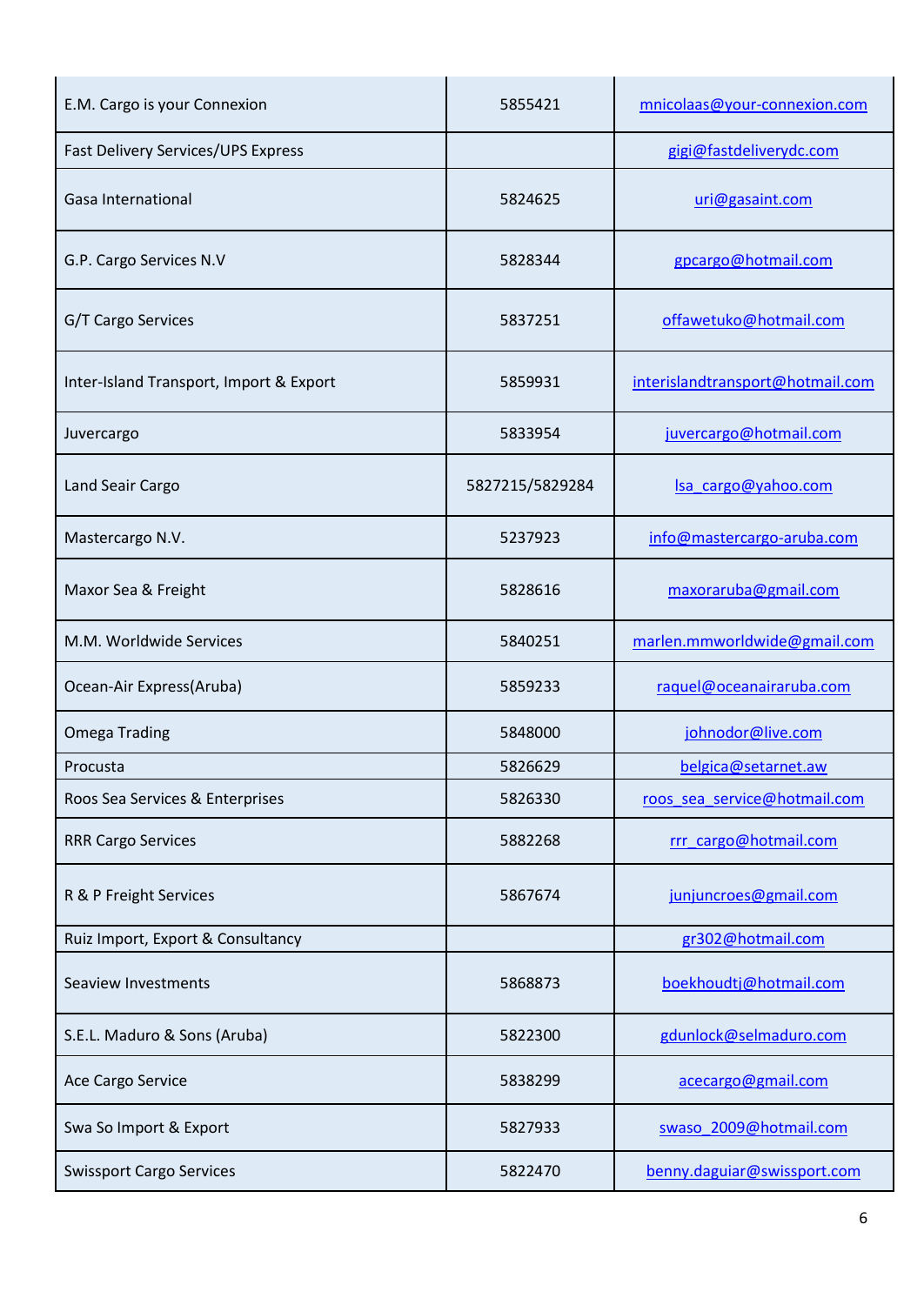| Toy Cargo & Courier Services    |         | toy cargoservices@hotmail.com |
|---------------------------------|---------|-------------------------------|
| Verina Trading Company          | 5848000 | vtcaruba@hotmail.com          |
| Vicari Trading N.V              | 5882889 | invoice@vissercargo.com       |
| <b>Stripes Freight Services</b> | 5216610 | stephen@interporaruba.com     |
| <b>Super Cargo Services</b>     | 5878919 | supercargo.services@yahoo.com |
| Alba Transport Management Aruba | 5865115 | ops@albatrosaruba.com         |
| <b>Hermes Cargo</b>             | 5887775 | cathy@hermesaruba.com         |

# **Appendix 3. Government Regulatory Agency Contacts:**

| <b>Government Regulatory Agency</b>                     | <b>Address</b>           | E-mail                  | Phone (+297)      |
|---------------------------------------------------------|--------------------------|-------------------------|-------------------|
| Department of Economic Affairs,                         | L.G. Smith Boulevard 160 | deaci@setarnet.aw       | T: (297) 582-1181 |
| Commerce & Industry (Import<br>license)                 | Oranjestad, Aruba        |                         | F: (297) 583-4494 |
|                                                         |                          |                         |                   |
| Customs Office (Customs procedures<br>and tariffs)      | L.G. Smith               | douane@siad.aw          | T: (297) 582-1800 |
|                                                         | Boulevard 84-88          |                         | F: (297) 583-4367 |
|                                                         | Oranjestad, Aruba        |                         |                   |
|                                                         |                          |                         |                   |
| Food Control & Hygiene Office                           | Hospitalstraat 4         |                         | T: (297) 582-3073 |
| Department of Public Health                             | Oranjestad, Aruba        |                         | F:(297) 588-4180  |
|                                                         |                          |                         |                   |
| <b>Veterinary Service</b>                               | Barcadera 1, Aruba       | vetservice@aruba.gov.aw | T: (297) 585-0400 |
|                                                         |                          |                         | F: (297) 585-1828 |
|                                                         |                          |                         |                   |
| <b>Bureau of Pharmaceutical Affairs</b>                 | Bernhardstraat 75        |                         | T: (297) 584-1199 |
| Department of Public Health<br>(Pesticide registration) | San Nicolas, Aruba       |                         | F: (297) 584-9143 |
|                                                         |                          |                         |                   |
| <b>Trademarks Division</b>                              | Adriaan Lacle Blvd. 3    | opi@aruba.gov.aw        | T: (297) 583-1200 |
| Aruba Bureau of Intellectual Property                   | Oranjestad, Aruba        |                         | F: (297) 583-8773 |
|                                                         |                          |                         |                   |
| <b>Telecommunications Affairs</b>                       | Rumbastraat 19           |                         | T: (297) 582-6069 |

# **Appendix 4. List local wholesalers:**

| Caribbean Overseas   | Scotlandstraat 47 | 5821064 | info@caribbeanoverseas.com |
|----------------------|-------------------|---------|----------------------------|
| <b>Romar Trading</b> | Scotlandstraat 71 | 5234676 | info@romartrading.com      |
| Compra N.V.          | Engelandstraat 30 | 5824891 | info@compra-aruba.com      |
| Frasa Trading        | Gutenbergstraat 2 | 5822704 | fe.saladin@frasaaruba.com  |